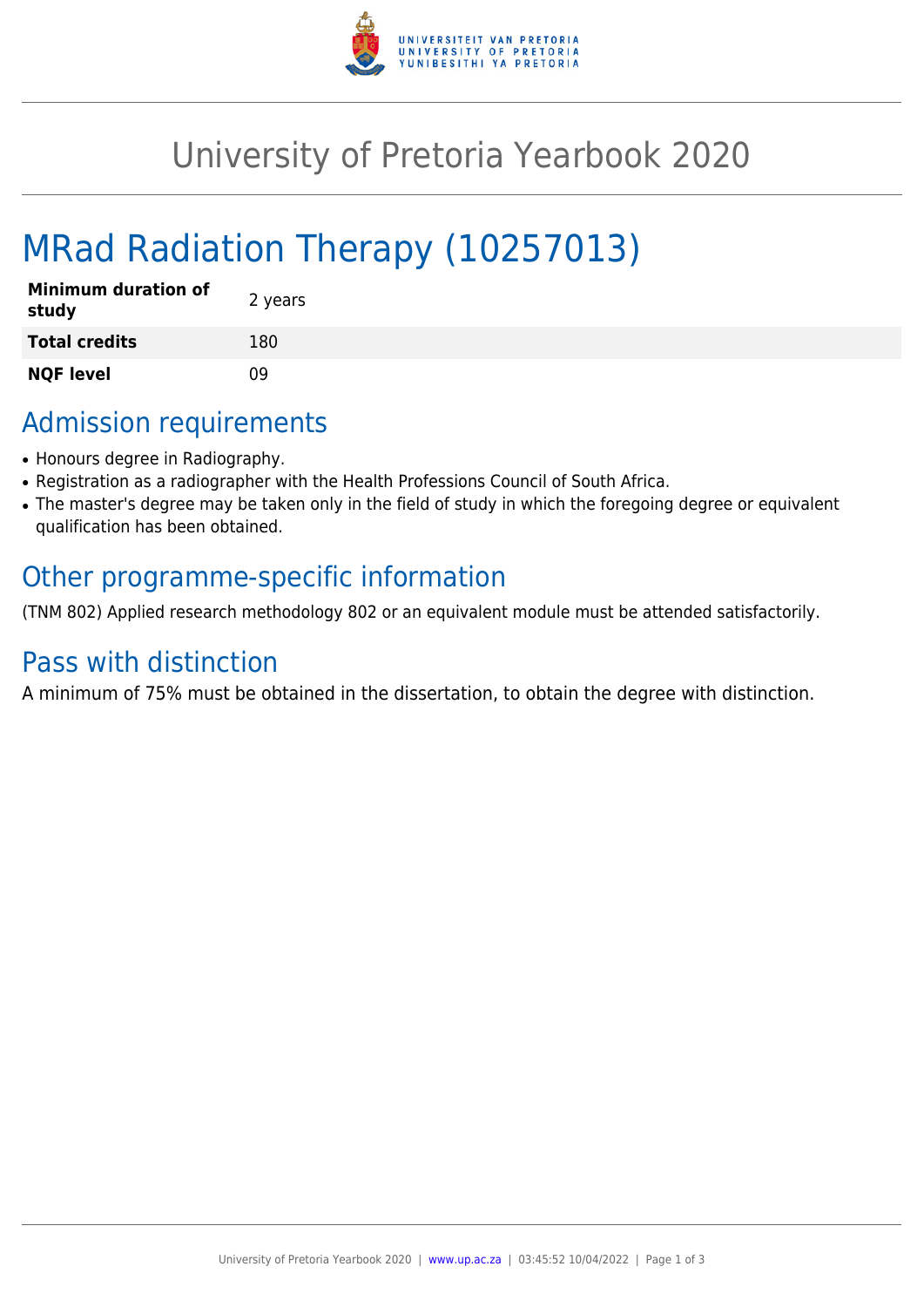

### Curriculum: Year 1

**Minimum credits: 180**

#### **Core modules**

#### **Dissertation: Radiation therapy 890 (RSZ 890)**

| <b>Module credits</b>         | 180.00                         |
|-------------------------------|--------------------------------|
| <b>Prerequisites</b>          | No prerequisites.              |
| Language of tuition           | Module is presented in English |
| <b>Department</b>             | Radiography                    |
| <b>Period of presentation</b> | Year                           |

#### **Applied research methodology 802 (TNM 802)**

| <b>Module credits</b>         | 0.00                                |
|-------------------------------|-------------------------------------|
| Language of tuition           | Module is presented in English      |
| <b>Department</b>             | <b>Health Sciences Deans Office</b> |
| <b>Period of presentation</b> | Year                                |

#### **Module content**

\*Attendance module only.